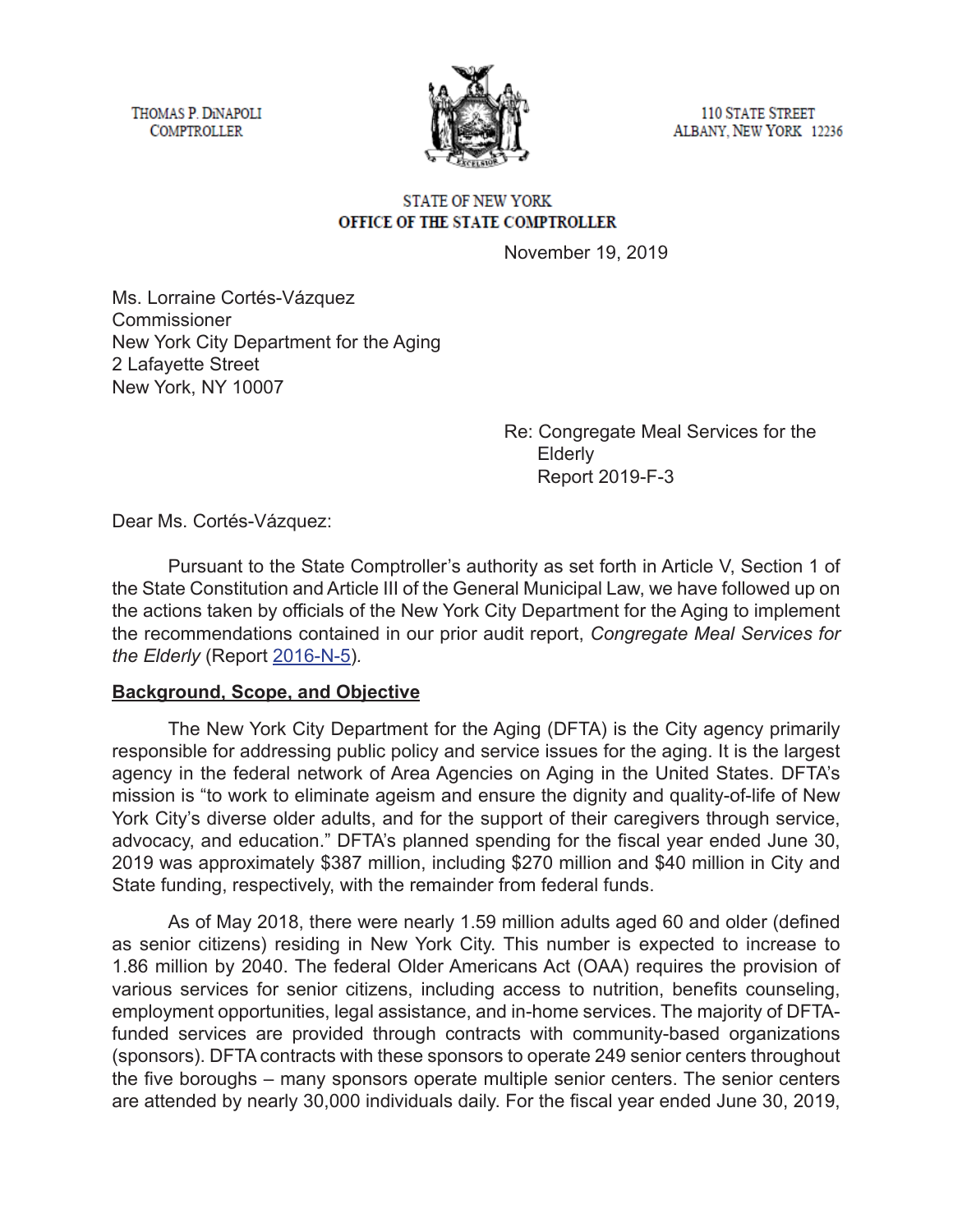contracts with sponsors to operate these 249 senior centers were valued at \$137 million. All senior centers provide congregate meals, various recreational and cultural activities, as well as information on and assistance with benefits. The contracts indicate the number of budgeted congregate meals a sponsor is expected to provide. The utilization rate is the number of congregate meals actually provided by the sponsor divided by the number of budgeted meals. On August 6, 2018, the Administrative Code of the City of New York was amended to require DFTA to report information on senior centers, such as total participants per day, total congregate meals served per day, and total participants served.

Both the OAA and State law require that nutritional services be provided to individuals aged 60 years and older who want to participate in a congregate meal program. Consequently, DFTA plans to allocate approximately \$97 million, or more than half of contracted amounts, for the provision of congregate meals, which can either be catered or prepared at the senior center. For the fiscal year ended June 30, 2019, the senior centers planned to serve 8.9 million congregate meals.

Our initial audit report, which was issued on January 11, 2018, found that DFTA needed to improve its oversight of senior centers. For example, officials could not demonstrate that they contracted with optimally located senior centers to maximize the number of eligible senior citizens who had access to congregate meals. In addition, we found that prior to approving contracts, DFTA did not determine whether sponsors' proposed costs or proposed number of meals were reasonable for the district served.

The objective of our follow-up review was to assess the extent of implementation, as of October 18, 2019, of the seven recommendations included in our initial report.

### **Summary Conclusions and Status of Audit Recommendations**

DFTA officials have made some progress in addressing the issues identified in our initial report. Of the report's seven recommendations, one was implemented, three were partially implemented, and three were not implemented.

# **Follow-Up Observations**

# **Recommendation 1**

*Ensure that the contracts for senior centers are aligned with the needs of the City's senior citizen population, and maintain documentation supporting the rationale for these decisions.* 

Status – Partially Implemented

Agency Action – DFTA informed us that it was developing a new senior center request for proposal (RFP) that will consider the needs of the elderly in each of the City's 59 Community Districts. It expects to release the concept paper for this new RFP in December 2019, with the RFP coming out in the fall of 2020. The new contracts would start on July 1, 2021 and would specify the target service levels, including the number of meals that would be set for each contract, based on DFTA's analysis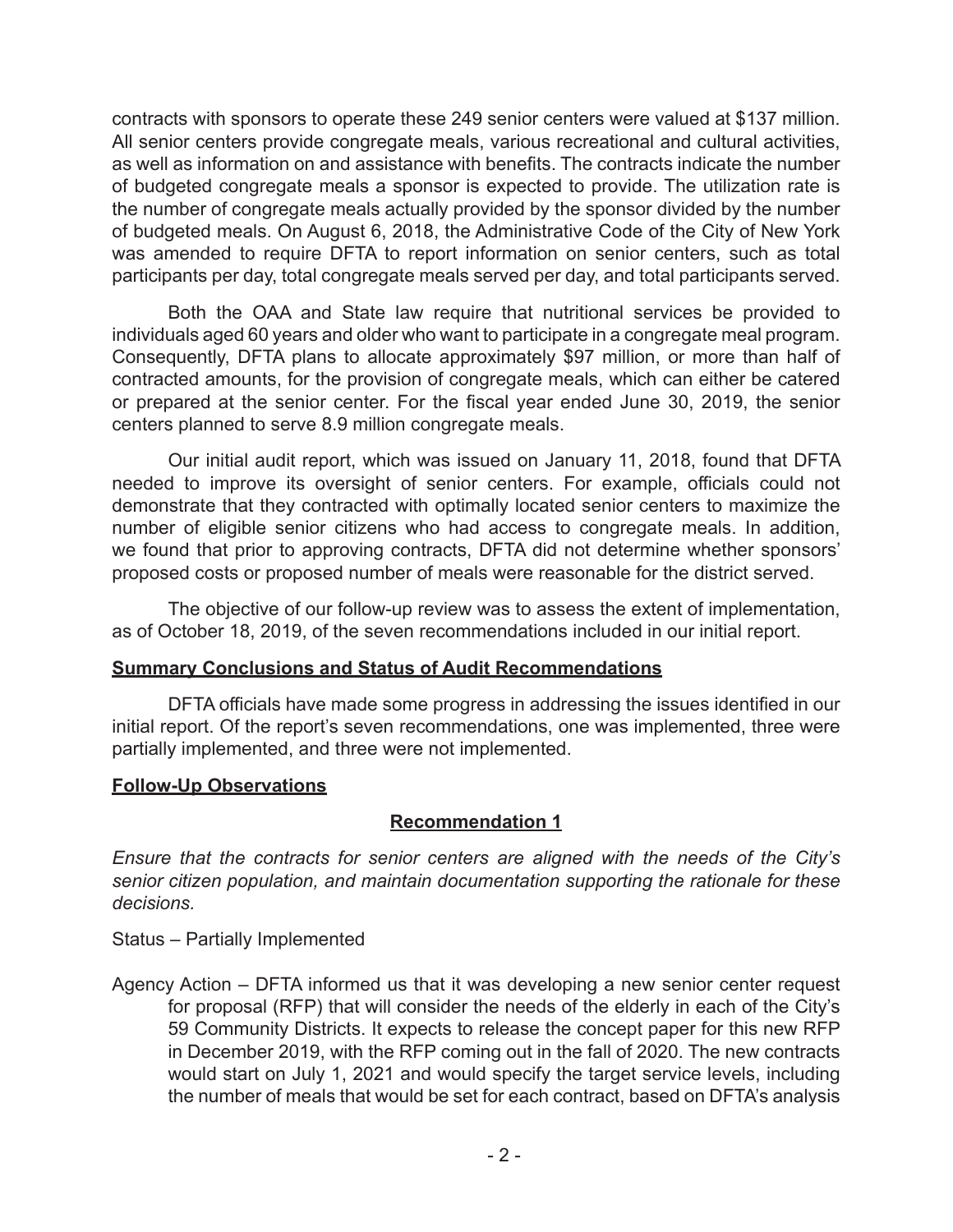and the proposals submitted by RFP respondents. In addition, DFTA is utilizing various data sources, including U.S. Census data and internal budget and program data, to determine patterns of senior center usage. Further, it has reviewed senior diversity and population projections and studied factors that attract people to attend senior centers nationally in preparation for its concept paper and RFP.

## **Recommendation 2**

*Determine the appropriate number of budgeted congregate meals for each senior center based, in part, on the eligible senior citizen population in the area, and measure performance based on the percentage of meals actually served.* 

Status – Not Implemented

Agency Action – DFTA claimed that it would consider previous budgets and patterns of expenditures when determining demand for meals in Community Districts and for each senior center. However, it did not provide supporting documentation for this or a timetable for when such an analysis will be completed.

## **Recommendation 3**

*Immediately review the food costs for centers that provide less than the budgeted number of meals and determine whether the costs claimed are reasonable. Going forward, establish a mechanism to limit reimbursement where the utilization rate is below a set threshold.* 

Status – Not Implemented

Agency Action – According to DFTA, the contracts that will begin on July 1, 2021 will reflect the analysis described in Recommendations 1 and 2, which includes a review of current budgets and expenditures and any changes in projected meals to be provided. DFTA officials have not provided any documentation to show that such an analysis has been performed since our prior audit.

### **Recommendation 4**

*Move ahead with plans to increase the frequency and scope of senior center audits.*

Status – Partially Implemented

Agency Action – In response to our initial report, DFTA officials said they began a comprehensive redesign of their audit practices. Rather than increasing the number of audits, DFTA's audit focus is now on improved audit quality and depth, covering all programs within a sponsor organization during an engagement. DFTA has also increased audit staff from two to six (one supervisor, three auditors-in-charge, and two staff auditors). In addition, in 2019, DFTA began using TeamMate – an audit management and tracking system – to improve the planning, management, scheduling, and supervision of audits.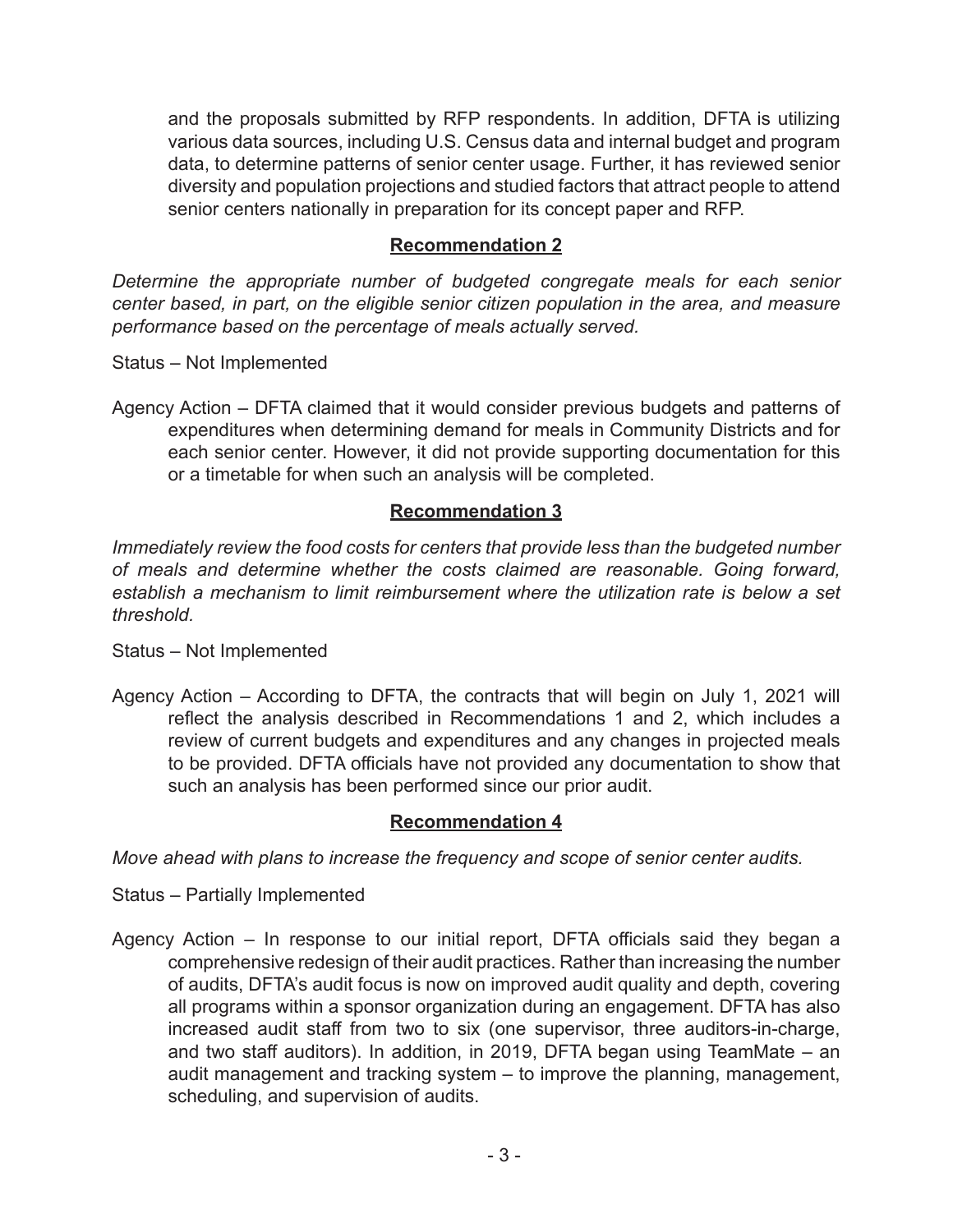DFTA has 118 prospective programs it plans to audit on its fiscal years 2017-20 audit dashboard. According to DFTA, each in-depth audit will now take an average of 12 days to perform. DFTA officials indicated that they give priority to audits based on referral sources (e.g., New York City Department of Investigation referrals get first priority).

# **Recommendation 5**

*Recover the \$12,006 claimed for reimbursement as direct expenses for items that were already included in indirect administrative expenses, and review the propriety of the \$120,570 in budgeted direct expenses for the fiscal year ended June 30, 2016.*

Status – Not Implemented

Agency Action – DFTA officials said they will address this specific issue in the first quarter of fiscal year 2020. However, officials did not provide evidence of any actions taken.

### **Recommendation 6**

*Employ analytic techniques to assess the reasonableness of the amounts of senior contributions being reported.*

Status – Implemented

Agency Action – DFTA provided us with documentation of the new analytical and audit testing procedures that have been implemented to assess the reasonableness of contributions reported and to improve the testing of the controls over such contributions. DFTA also provided evidence that these new procedures are being used during its audits. We noted an instance where DFTA found that participant contributions at a senior center were diverted due to weak internal controls; it subsequently moved this program to a new sponsor.

### **Recommendation 7**

*Ensure that all senior centers take corrective actions on non-compliance issues found during visits by DFTA nutritionists.* 

Status – Partially Implemented

Agency Action – DFTA implemented its Program Assessment System (PAS) to generate and track Corrective Action Plans (CAPs), which are sent to senior centers that were found to have non-compliance issues during nutrition and program assessments. We randomly selected ten programs and requested the program assessments and CAPs. DFTA's Director of Nutrition informed us that one CAP was not sent to a senior center due to human error.

Of the ten programs we reviewed, nine had non-compliance issues; CAPs were sent to eight. While the program assessments were mostly completed in September 2018, six of the eight programs still had unmet/pending CAPs as of July 2019. In